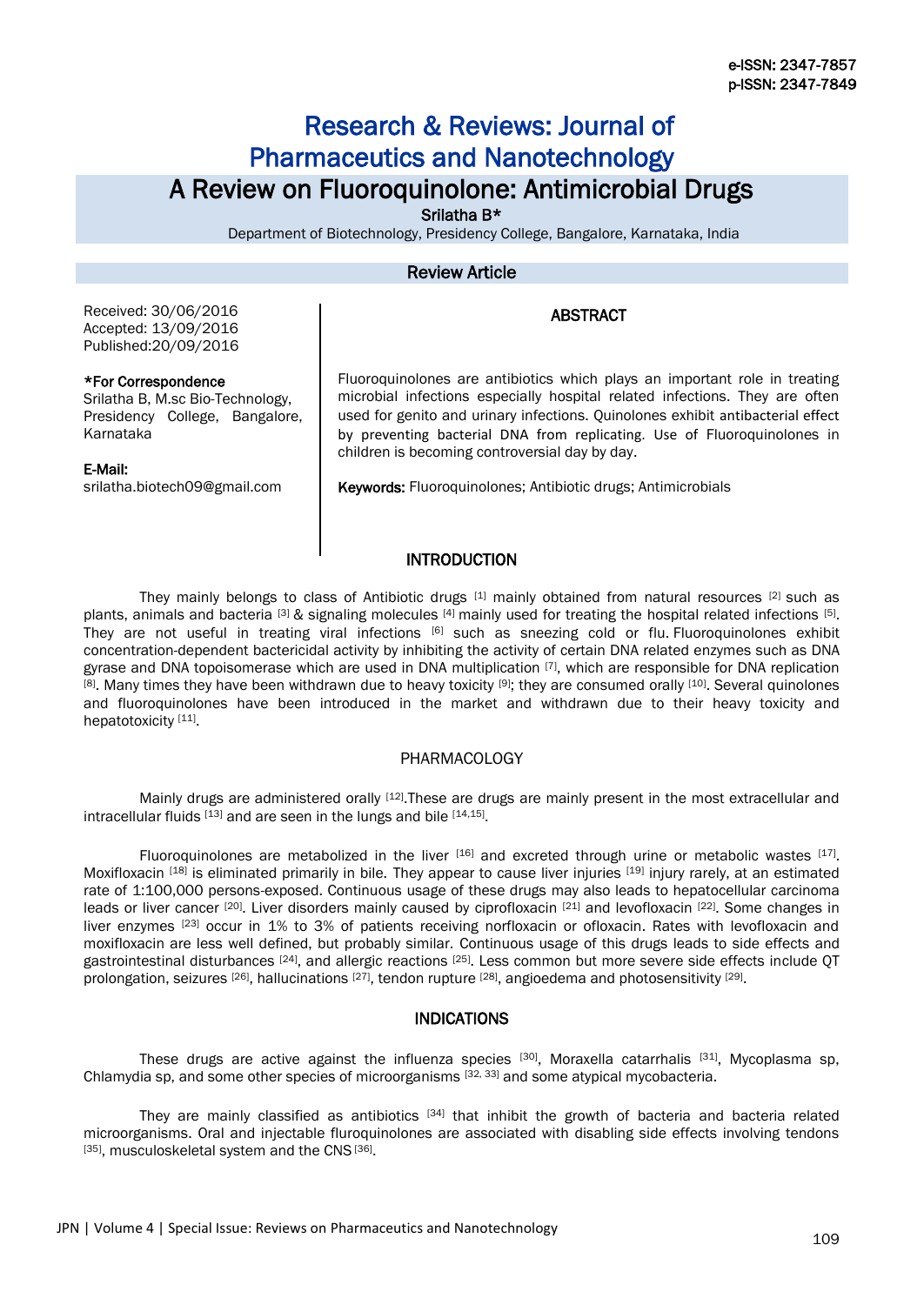They are usually resistant to methycillin [37]. Older Fluoroquinolones have poor activity against streptococci and some anaerobic micro-organisms [38]. Fluoroquinolones are resistant to certain anaerobic sp [39]. Infact these drugs are used for many clinical uses [40].

## **CONTRADICTIONS**

Contraindications include

- $1.$  Allergic reactions to drugs  $[41]$
- 2. Arrhythmias [42]
- 3. Bradycardia <a>[43]<br/> eg: tricyclic antidepressants <a>[44]</a>.

As discussed earlier they are harmful to children [45] which may cause cartilage lesions [46]. Experts recommended fluoroquinolones as a 2nd-line antibiotic and restricting use to a few specific situations, including P. aeruginosa [47] infections in patients with prophylaxis [48] and treatment of bacterial infections [49] in immune compromised patients, life-threatening bacterial infections in neonates and infants [50].

### ADVERSE EFFECTS

Adverse Effects are:

- 1. Central Nervous System.
- 2. Adverse effects [52] include headache, drowsiness & other disorders.
- 3. Neuropathy related to peripheral nervous system [53,54].
- 4. Tendinopathy<sup>[55]</sup>.
- 5. Stroke [ 56-58] .

Fluoroquinolone use has been strongly associated with clostridium associated diarrhea difficile ribotype 027 [59,60] .

## DOSING CONSIDERATIONS

Dose reduction [61], except for moxifloxacin drug, it is required for patients with renal insufficiency. Fluoroquinolones are normally given twice a day; newer ones and an extended-release form of ciprofloxacin are given once/day.

Sometimes ciprofloxacin results in theophylline adverse effects [62].

### INTERACTIONS

Cations, such as Al and Mg -containing antacids, result in marked reduction of oral absorption of fluoroquinolones [63-66]. They mainly interact with the fluoroquinolones include sucralfate, probenecid, cimetidine, and other, antiviral agents [67].

Administration of quinolone antibiotics [68] to a benzodiazepine dependent individual can cause acute benzodiazepine symptoms due to quinolones displacing benzodiazepines from their binding site.

Fluoroquinolones have varying specificity for cytochrome P450, and so may have interactions with drugs cleared by those enzymes  $[69-70]$  the order from most P450-inhibitory to least, is enoxacin > ciprofloxacin > norfloxacin > ofloxacin, and several other drugs.

## PATIENT SAFETY

Patients should contact your doctors immediately if they experience any side effects while consuming these drugs. Some signs and symptoms include pains in musculo-system, a "pins and needles" tingling or pricking sensation, confusion, and hallucinations [71-74].

Patients should stop immediately using systemic fluoroquinolone <sup>[75]</sup> if they experience any side effects. Fluoroquinolone [76] are effective against the bacteria that cause illness.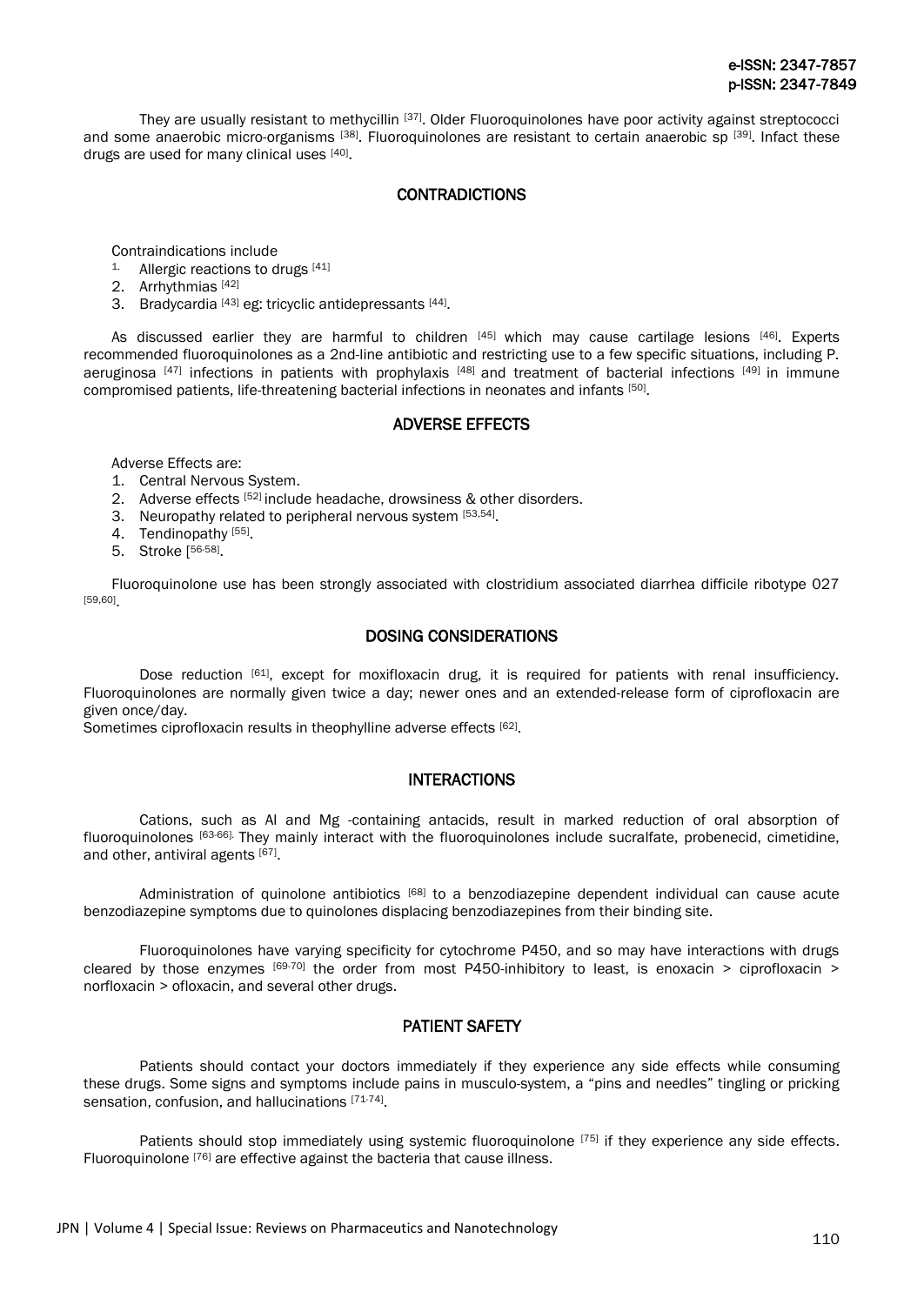## SPECIFIC POPULATIONS

#### Children

Use of fluoroquinolones are limited in children which cause serious musculoskeletal effects [77] there are also adverse events in fluoroquinolone treated juvenile animals [78]. Inhalant anthrax and pseudomonas infections in cystic fibrosis infections [79-81]. In a study comparing the safety and efficacy of levofloxacin to that of azithromycin or ceftriaxone [82,83] in 712 children with community-acquired pneumonia, serious adverse events were experienced by 6% of those treated with levofloxacin and 4% of those treated with comparator antibiotics [84,85]. Two deaths were observed in the levofloxacin group, neither of which was thought to be treatment-related. Spontaneous reports to the FDA Adverse Effects Reporting System at the time of the 20 September 2011 FDA Pediatric Drugs Advisory Committee included musculoskeletal events [86] (39, including 5 cases of tendon rupture) and central nervous system events [87] (19, including 5 cases of seizures) as the most common spontaneous reports between April 2005 and March 2008. An average of pediatric prescriptions [87] for levofloxacin was filed on behalf of 112,000 pediatric patients during that period.

## FDA APPROVES SAFETY LABELLING CHANGES FOR FLUOROQUINOLONES

Fluoroquinolones should be reserved for use in patients who have no other treatment [88] options for acute bacterial sinusitis [89], (ABS), acute bacterial exacerbation of bronchitis [90] (ABECB), and urinary tract infections [91] (UTI) because the risk of these serious side effects [92,93] generally outweighs the benefits in these patients.

Food Drug Administration has given a safety review [94] has shown that oral and injectable fluoroquinolones are associated with disabling and permanent, side effects that may occur together. These may lead to several side effects involve the tendons, muscles, joints, nerves and central nervous system. FDA required and approved label changes for all systemic fluoroquinolone antibacterial drugs to reflect this new safety information [95-100].

## **REFERENCES**

- 1. Arayne MS, et al. Spectrophotometric Determination of Quinolones by Charge Transfer Complexation with Chloranilic Acid: Synthesis and Characterization. Med chem. 2013;3:271-275.
- 2. Koutsotoli A and Tzakos AG. Targeting the Diseasome Complexity with Natural Sources. Biochem Pharmacol. 2012;1:e135.
- 3. Trivedi MK, et al. Effect of Biofield Treatment on Antimicrobials Susceptibility Pattern of Acinetobacter baumannii - An Experimental Study. J Clin Diagn Res. 2015;3:117.
- 4. Bölck B, et al. Detection of Free Radical Reaction Products and Activated Signalling Molecules as Biomarkers of Cell Damage in Human Keratinocytes upon Lead Exposure. J Mol Biomark Diagn. 2014;5:179.
- 5. Leonard Amaral. Thioridazine: A Therapeutic Panacea for Efflux Pump Mediated Multidrug Bacterial Infections. J Biomol Res Ther. 2015;4:123
- 6. Gelardi M, et al. Ciliocytophthoria: Cytomorphologic Modifications in Viral Infections of the Nasal Mucosa. J Cytol Histol. 2016;S5:005.
- 7. Matos A, et al. Topoisomerase I Improve JC virus DNA detection. Mol Biol. 2016;5:155.
- 8. Rojeab AY. A Commentary Article on: DNA Replication, Telomere Function and Cancer Action. J Bioengineer & Biomedical Sci. 2015;6:174.
- 9. Shukla HD. Novel Genomics and Proteomics Based Biomarkers to Predict Radiation Response and Normal Radiotoxicity in Cancer Patients for Personalized Medicine. J Cancer Clin Trials. 2016;1:117.<br>10. Nazir T. Extended Release Orally Disintegrating Dosage Forms are Potential Techniqu
- Nazir T. Extended Release Orally Disintegrating Dosage Forms are Potential Techniques to Deliver and Maintain the Therapeutic Ranges of Plasma Drug Concentrations. J App Pharm 2016;7:e101.
- 11. Sharmaa N, et al. Protective Effect of a Standardized Fraction from *Vitex negundo* Linn. Against Acetaminophen and Galactosamine Induced Hepatotoxicity in Rodents. Biochem Anal Biochem. 2016;5:267.
- 12. Yedoyan TV, et al. Botanical Peculiarities of Hynericum perforatum Z. and Content of Some Heavy Metals in Sprouts in Different Ecological Conditions. Med Aromat Plants (Los Angel) 2016;5:263.
- 13. Anita B and Ahuja JM. Evaluation of Coelomic Fluids and its Clinical Correlation with Cytologic Diagnosis. J Cytol Histol. 2016;7:397.
- 14. Leone A, et al. Communication on the Impact of Multidisciplinary Care in a Large Volume Robot- Assisted Radical Prostatectomy Program: A Paradoxical Stage Migration toward More Aggressive Disease. J Med Surg Pathol. 2016;1:123.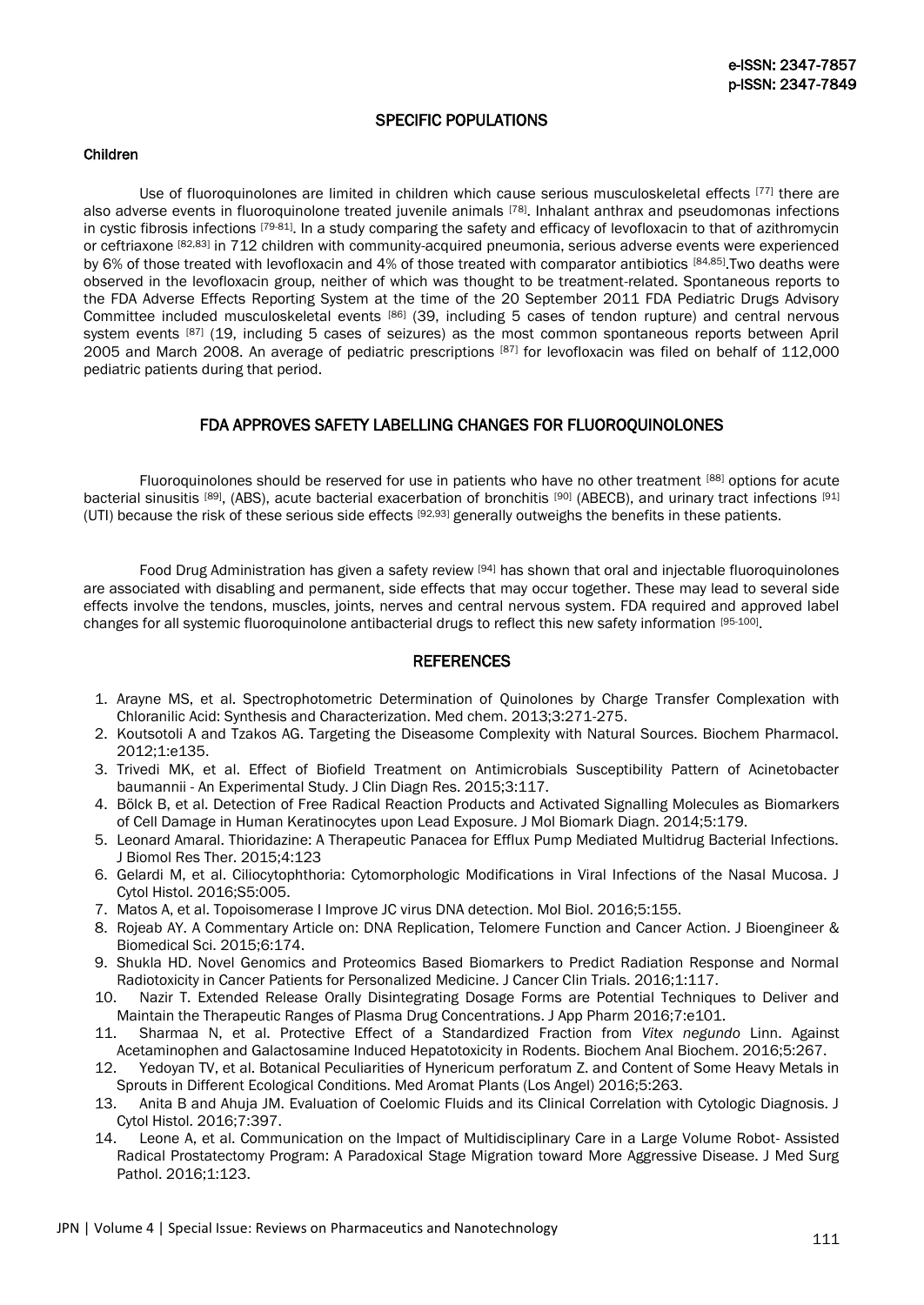- 15. Maździarz A, et al. BenignMetastasizing Leiomyomas of the Lungs: A Case Report. J Cancer Sci Ther. 2016;8:080-083.
- 16. Taira J, et al. Relationship between the Status of Blood Supply in the Non-hypervascular Hepatocellular Nodules among Chronic Liver Diseases and the Hypervascular Change. J Liver. 2016;5:197.
- 17. Dionysis T, et al. Serum Amylase, Lipase and Urine Amylase as Predictor Factors for Outcomes of the Children with Blunt Abdominal Trauma. J Perioper Crit Intensive Care Nurs 2016;2:121.
- 18. Moamed GG, et al. Comparative Study of Different Modified Potentiometric Sensors for Determination of Moxifloxacin HCl in Dosage Forms. Pharm Anal Acta. 2015;6:397.
- 19. Cuong N and Ishaq BM. Investor Sentiment and Idiosyncratic Volatility Puzzle: Evidence from the Chinese Stock Market. J Stock Forex Trad. 2015;4:158.
- 20. Li IF, et al. Useful Interview Questions to Promote Spiritual Health: Post-Traumatic Adaptation among Taiwanese Hepatocellular Carcinoma Patients. J Palliat Care Med.2016;6:277.
- 21. Rote AR. High Performance Liquid Chromatographic Determination of Ciprofloxacin Hydrochloride and Ornidazole in Human Plasma. Pharm Anal Chem Open Access. 2015;1:103.
- 22. Jlal B, et al. Levofloxacin Induced Proximal Myopathy. J Environ Anal Toxicol. 2016;6:360.
- 23. Iannaccone A, et al. The Use of Plasma Exchange in a Very Early-onset and Life Threatening, Hemolysis, Elevated Liver Enzymes, and Low Platelet (HELLP) Syndrome: A Case Report. Gynecol Obstet. 2016;6:387.
- 24. Sur Genel, Upper Gastrointestinal Bleeding Treatment in Children A Difficult Challenge for the Doctor. Pharm Anal Acta. 2016;7:e186.
- 25. Calogiuri G (2016) The Trouble with HARRIS (Hypersensitivity and Allergic Reactions Related to Iatrogenic Substances). J Allergy Ther. 2016;7:e112.
- 26. Andrade-Machado R. Understanding Hyper Motor Seizures. J Epilepsy. 2016;2:108.
- 27. Mizuno T. Auditory Hallucinations and Its Mechanism. J Neurol Disord. 2015;3:230.
- 28. Sumchai AP. Jumper's Knees Case Report Neuromuscular Rehabilitation of a Basketball Player with Bilateral Patellar Tendon Ruptures. Int J Phys Med Rehabil. 2015;3:317.
- 29. Ishaque S, et al. Kaala Pathar (Paraphenylene Diamine) Poisoning and Angioedema in a Child: An Unusual Encounter. J Clin Toxicol. 2016;6:294.
- 30. Masuno A, et al. Amount of Haemophilus influenzae Genomic DNA in Middle Ear Fluids of Pediatric Acute Otitis Media. J Bacteriol Parasitol 2016;7:259.
- 31. Nulens E and Reynders M. Mycoplasma hominis: More than just An Innocent Bystander. J Antimicro. 2016;2:114.
- 32. Mulisa G, et al. Prevalence of Extended Spectrum Beta-lactamase Producing Enterobacteriaceae: A Cross Sectional Study at Adama Hospital, Adama, Ethiopia. J Emerg Infect Dis. 2015;1:102.
- 33. Waghmare P, et al. Excretory Secretory Proteins Released during Growth of *Mycobacterium tuberculosis* (H37Ra), With Diagnostic Potential in Pulmonary and Extra Pulmonary Tuberculosis . Mycobact Dis. 2016;6:215.
- 34. Yasser ELN and Adli A Toxicity of Single and Mixtures of Antibiotics to Cyanobacteria. J Environ Anal Toxicol. 2015;5:274.
- 35. Grau JT. Abseiling Injuries A Review of the Literature and Case Report of Abrasion Injury Down to the Flexor Tendons. J Trauma Treat. 2016;5:292.
- 36. Heidari A. Genomics and Proteomics Studies of Zolpidem, Necopidem, Alpidem, Saripidem, Miroprofen, Zolimidine, Olprinone and Abafungin as Anti-Tumor, Peptide Antibiotics, Antiviral and Central Nervous System (CNS) Drugs. J Data Mining Genomics & Proteomics. 2015;7:e125.
- 37. Silva-Santana G, et al. Mice Infection by Methicillin-Resistant *Staphylococcus Aureus* from Different Colonization Sites in Humans Resulting in Difusion to Multiple Organs. J Clin Exp Pathol 2016;6:283.
- 38. *Stylianos Z, et al. Facultative Anaerobes as a Lemierre Syndrome Cause: A Pseudomonas Aeruginosa Infection, Managed with Aggressive Preemptive Therapy. J Med Diagn Meth.2013;2:122.*
- 39. Mulisa G, et al. Prevalence of Extended Spectrum Beta-lactamase Producing Enterobacteriaceae: A Cross Sectional Study at Adama Hospital, Adama, Ethiopia. J Emerg Infect Dis. 2015;1:102.
- 40. Doyore F and Moges B. Adherence to Antiretroviral Treatment Services and Associated Factors among Clients Attending ART Clinics in Hosanna Town, Southern Ethiopia. J AIDS Clin Res. 2016;7:590.
- 41. Seeman MV. Exercise and Antipsychotic Drugs. J Pat Care. 2016;2:114.
- 42. *Marafioti V, et al. Amiodarone-Induced Life-Threatening Ventricular Arrhythmias in a Patient with Cerebrogenic QT Interval Prolongation. Clinical Implications. Int J Cardiovasc Res. 2014;3:1.*
- 43. *Dabbous AS, et al. Reflex Bradycardia and Cardiac Arrest Following Sigmoidoscopy under General Anesthesia. Analg Resusc: Curr Res. 2013;2:2.*
- 44. *Plašć ID. Self-assessment of Anxiety and Depressive Symptoms in Persons Who Lost their Father in the War during their Formative Age. J Trauma Stress Disor.2014;Treat 3:2.*
- 45. Gritti A, et al. (2016) Subject at Risk for Eating Disorders: Study of a Population of Children Aged between 8 and 13 Years. J Food Nutr Disor. 2016;5:3.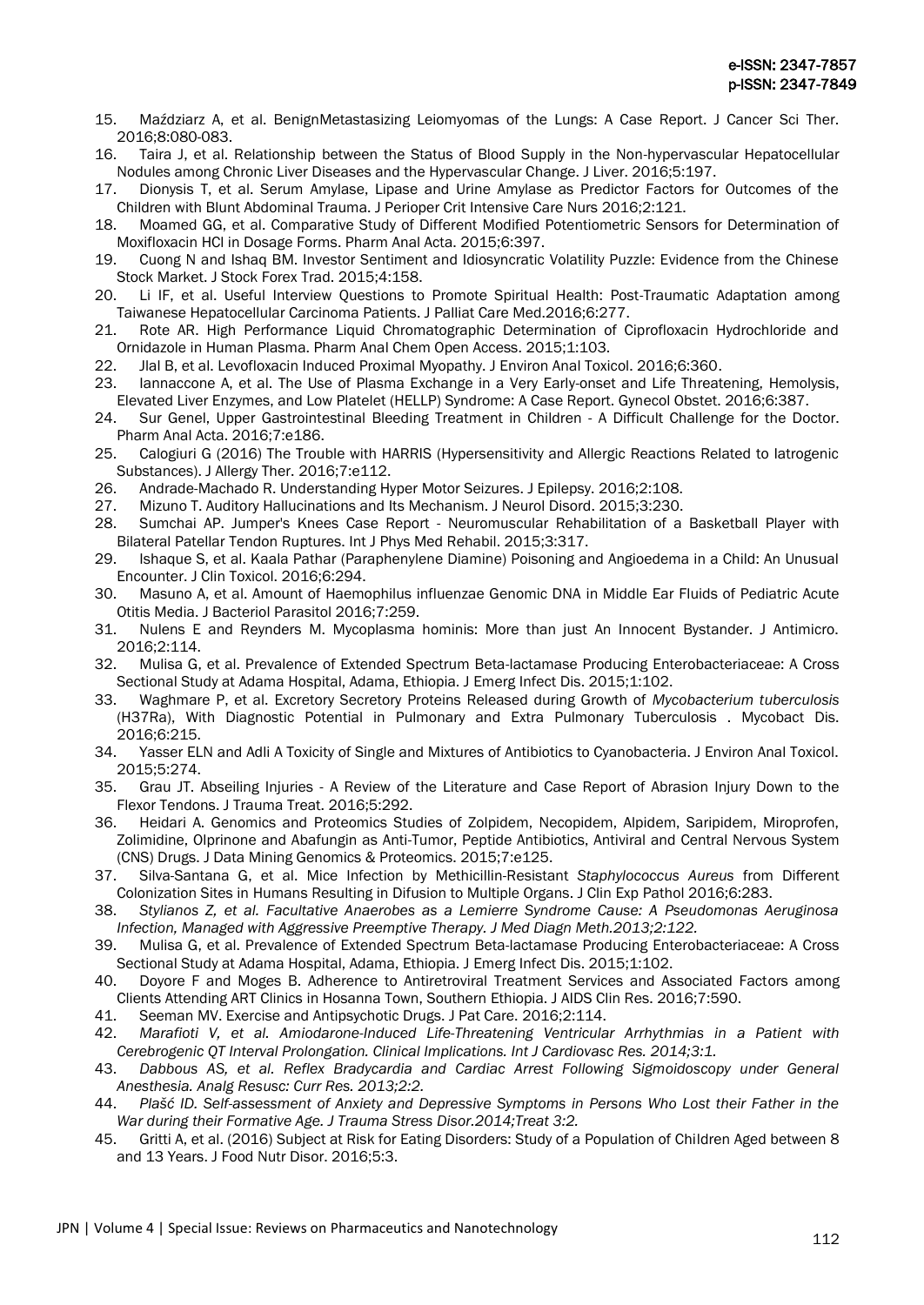- 46. *Deguenonvo REA, et al. Laryngotracheoplasty for Laryngotracheal Stenosis Post Intubation and Post Tracheostomy: A Case of Stenting with Airway Exchange Catheter. Prensa Med Argent. 2016;102:2.*
- 47. *Mokhtar M, et al, Effect of Bacteriocins (from Bifidobacterium Spp.) on Prevalence of some Aeromonas and Pseudomonas Species in Minced Meat during Cold Storage. J Food Nutr Disor. 2016;5:1.*
- 48. *Chakraborty S and Ghosh U. White Spot Syndrome Virus (WSSV) in Crustaceans: An Overview of Host - Pathogen Interaction. J Mar Biol Oceanogr. 2014;3:1.*
- 49. *Vilallonga D and Valcárcel F. Rejections due to Bacterial Infections in an Ovine Abattoir. J Vet Sci Med Diagn. 2016;5:2.*
- 50. *McCrossan BA, et al. A Cost Analysis of a Remote Home Support Programme for Infants with Major Congenital Heart Disease: Evidence from a Randomized Controlled Trial J Cardiovasc Res. 2015;4:5.*
- 51. *Gupta S, et al. Evaluation for Dry Eye and Intra Ocular Pressure in Patients on Antihypertensive Medications. Int J Ophthalmic Pathol. 2016;5:2.*
- 52. *Koyasu K, et al. Physiological Evaluation of Neck and Shoulder Pain (Katakori in Japanese) in Postpartum Japanese Women. J Womens Health, Issues Care. 2016;5:2.*
- 53. *Prabhu PP, et al. Long Ringing Cochlear Microphonics - Not Unique to Auditory Neuropathy Spectrum Disorder in Children. J Otol Rhinol. 2014;3:6.*
- 54. *Ahangaran M and Ramezani P. Harmony Search Algorithm: Strengths and Weaknesses. J Comput Eng Inf Technol. 2013;2:1.*
- 55. *Anatole KK. Large Buruliulcer of Right Arm Complicated by Radial Nerve Palsy Treated with Latissimus Dorsi Flap and Triple Tendon Transfer. Prensa Med Argent. 2015;101:3.*
- 56. *Somnath C, Upasana G. In vivo Metabolic and Physiological Variations at Different Time Intervals and Cyto – Architectural Analysis of WSSV Infected Litopenaeus vannamei. J Immunol Tech Infect Dis 2013;2:4.*
- 57. *Marafioti V, et al. Amiodarone-Induced Life-Threatening Ventricular Arrhythmias in a Patient with Cerebrogenic QT Interval Prolongation. Clinical Implications. Int J Cardiovasc Res. 2014;3:1.*
- 58. *Sitwala P, et al. Arrhythmogenic Right Ventricular Cardiomyopathy: A Case Presentation with a Review. J Cardiovasc Res. 2015;4:6.*
- 59. *Hayashida M, et al. Intestinal Starvation is Associated with Diarrhea in Older Adult Patients after Percutaneous Endoscopic Gastrostomy (PEG) Creation. J Food Nutr Disor. 2016;5:1.*
- 60. *Gong Z, et al. Effect of Vaccination with Different Types and Dosages against a Very Virulent Marek's Disease Virus Strain. J Clin Exp Oncol. 2015;4:4.*
- 61. *Shirmardi SA and Adeli MM. Effect of Electron Beam Irradiation on Strength of Iron Slag Concrete in Different Doses. J Nucl Ene Sci Power Generat Technol. 2015;5:1.*
- 62. *Thorens G, et al. Association between Religious Beliefs and Drugs of Choice in a Swiss Male Sample. J Addict Behav Ther Rehabil. 2016;5:1.*
- 63. *Beznosov AV, et al. Bearing Pumps for Heavy Liquid Metals for Fast Reactors. J Nucl Ene Sci Power Generat Technol 2015;4:2.*
- 64. *Adel AS, et al. Removal of Cephalexin Antibiotic and Heavy Metals from Pharmaceutical Effluents using Bacillus subtilis Strain. Expert Opin Environ Biol. 2015;4:2.*
- 65. *Salahshur S et al. Bioaccumulation of Cd, Pb and Zn in the Oyster Saccostrea cucullata and Surface Sediments of Hendourabi Island-Persian Gulf, Iran. J Mar Biol Oceanogr. 2015;3:2.*
- 66. *Engelen M, et al. Psychological Status in the Special Oral Care Patient. Dent Health Curr Res. 2016;2:2.*
- 67. *Hadi QN, et al. (2016) Correlation between the HBsAg Level and the Peripheral Blood Lymphocytes Profile in Chronic Hepatitis B Patients from Malaysia. J Virol Antivir Res. 2016;5:2.*
- 68. *Mandal S and Mandal MD. Can Bacteria Subsist on Antibiotics? J Forensic Toxicol Pharmacol 2015;4:2.*
- 69. *El–Abaseri TB, et al. Inhibition of Cytochrome P450 and Multidrug Resistance Proteins Potentiates the Efficacy of All–Trans Retinoic Acid in Pancreatic Cancer In Vitro and In Vivo. J Clin Exp Oncol 2015;4:1.*
- 70. *Biliaminu SA, et al. Effects of Acute Consumption of Garcinia kola on Hepatic Enzymes in Apparently Well Nigerian Youths. J Proteomics Enzymol. 2016;5:1.*
- 71. Ronald M and Epstein 2016. Center for Communication and Disparities Research, University of Rochester Medical Center.
- 72. https://www.painscience.com/articles/delayed-onset-muscle-soreness.php
- 73. http://www.healthline.com/symptom/numbness
- 74. Ryan C, et al. Visual Hallucinations: Differential Diagnosis and Treatment. Prim Care Companion J Clin Psychiatry. 2009;11:26-32.
- 75. http://www.merckmanuals.com/professional/infectious-diseases/bacteria-and-antibacterialdrugs/fluoroquinolones
- 76. http://www.merckmanuals.com/professional/infectious-diseases/bacteria-and-antibacterialdrugs/overview-of-antibacterial-drugs
- 77. http://www.healthline.com/health/musculoskeletal-disorders
- 78. Dutta RC and Dutta AK Human-Organoid Models: Accomplishments to Salvage Test-Animals. J Biomed Eng Med Devic. 2016;1:110.